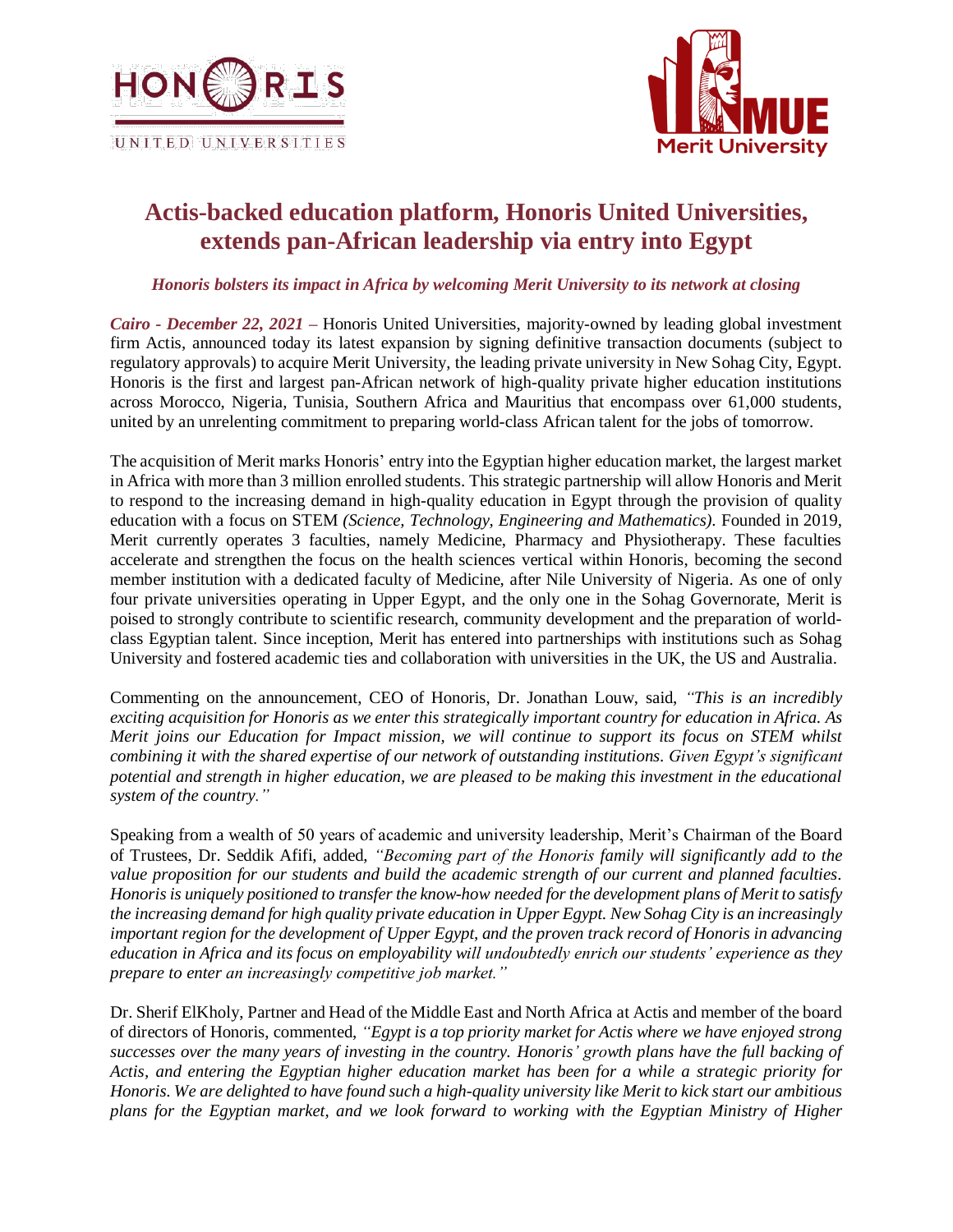



*Education to bring this important transaction to a successful completion in order to start our development and expansion plans for Merit in a timely manner."*

## **About Honoris United Universities**

Honoris United Universities is the first and largest pan-African private higher education network committed to educating the next generation of African leaders and professionals able to impact regionally in a globalized world. Collaborative intelligence, cultural agility and mobile mind-sets and skills are at the heart of Honoris' vision of higher education. Honoris combines the expertise of its member institutions to develop world-class African human talent that is competitive in today's fast-paced, demanding and increasingly digitized labour and start-up markets. Honoris gathers a community of **61,000** students on **70** campuses, learning centres and via on-line, in **10** African countries and **32** cities. The network comprises **14** institutions: multidisciplinary universities, specialized schools, technical and vocational institutes, contact, distance, and online institutions. Students have an opportunity to experience exclusive partnerships and exchange programs in more than **190** universities across Europe, the United States and Asia. Over **420** degrees are offered in Medicine, Health Sciences, Engineering, IT, Business, Law, Architecture, Creative Arts and Design, Media, Political Science and Education.

Honoris United Universities. Education for Impact. [www.honoris.net](http://www.honoris.net/)

### **About Merit University**

Established in 2019 by virtue of a presidential decree, Merit University is an Egyptian private multidisciplinary university located in the Sohag Governorate in Upper Egypt. Merit offers undergraduate programmes in its newly built, state-of-the-art campus in New Sohag City, which will cover over 140k square meters once fully completed. With current faculties in Medicine, Pharmacy and Physiotherapy, Merit has welcomed its first cohort of students in October 2020 and has capacity for growth, planning to welcome thousands of students by developing faculties in varied disciplines, such as health, engineering, IT and business. [www.merit.edu](http://www.merit.edu/)

### **About Actis**

Actis is a leading global investor in sustainable infrastructure. Actis has raised US\$24 billion since inception and operates with sustainability at its core. Actis believes that Values Drive Value. Through deep operational experience, on the ground presence and a value-led approach, Actis delivers competitive returns for its institutional investors and measurable positive impact for the countries, cities and communities in which it invests. Actis has a long and successful journey in Egypt that began nearly 20 years ago, during which it made numerous investments in many successful Egyptian companies in various sectors. [www.act.is](http://www.act.is/)

### **Advisors**

Compass Capital acted as advisor to Merit, with Al Tamimi & Company providing legal counsel on the sell-side. Honoris was represented locally by Matouk Bassiouny & Hennawy, while Clifford Chance acted as international legal counsel. Clifford Chance acted with a combined London and Casablanca team, led